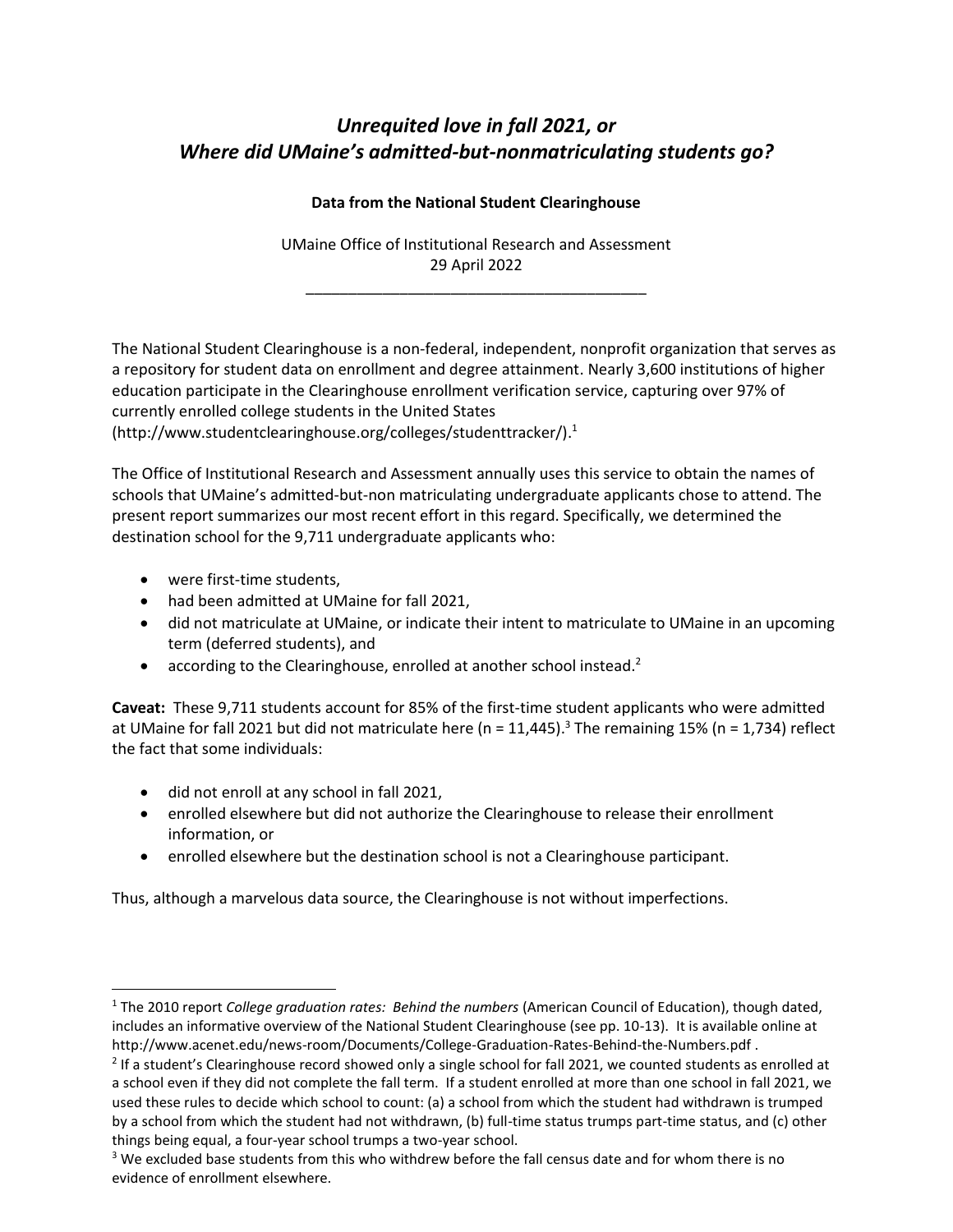#### **Fall 2021 vs. Fall 2020/2019**

Given the COVID-19 pandemic, and its likely impact on students' choices, we compared fall 2021 with fall 2019 and fall 2020 on the percentage of non-yielded applicants who are attending another college.

Some key highlights of the findings are:

- Over this three-year period, UMaine saw a decrease in the percentage of admitted, nonmatriculated undergraduate applicants who chose to attend another institution. Compared to the fall term of 2019, the students who chose to matriculate elsewhere in fall 2020 and 2021 was three percentage points lower (85% in fall 2021, 85% in fall 2020, 88% in fall 2019).
- Between 2019 and 2020, the percentage of non-yielded students attending a community college increased by two percentage points. As Figure 1 shows, there was a change in the trend in fall 2021: The percentage of students who chose to matriculate to a community college decreased from 7.6% in fall 2020 to 6.1% in fall 2021.

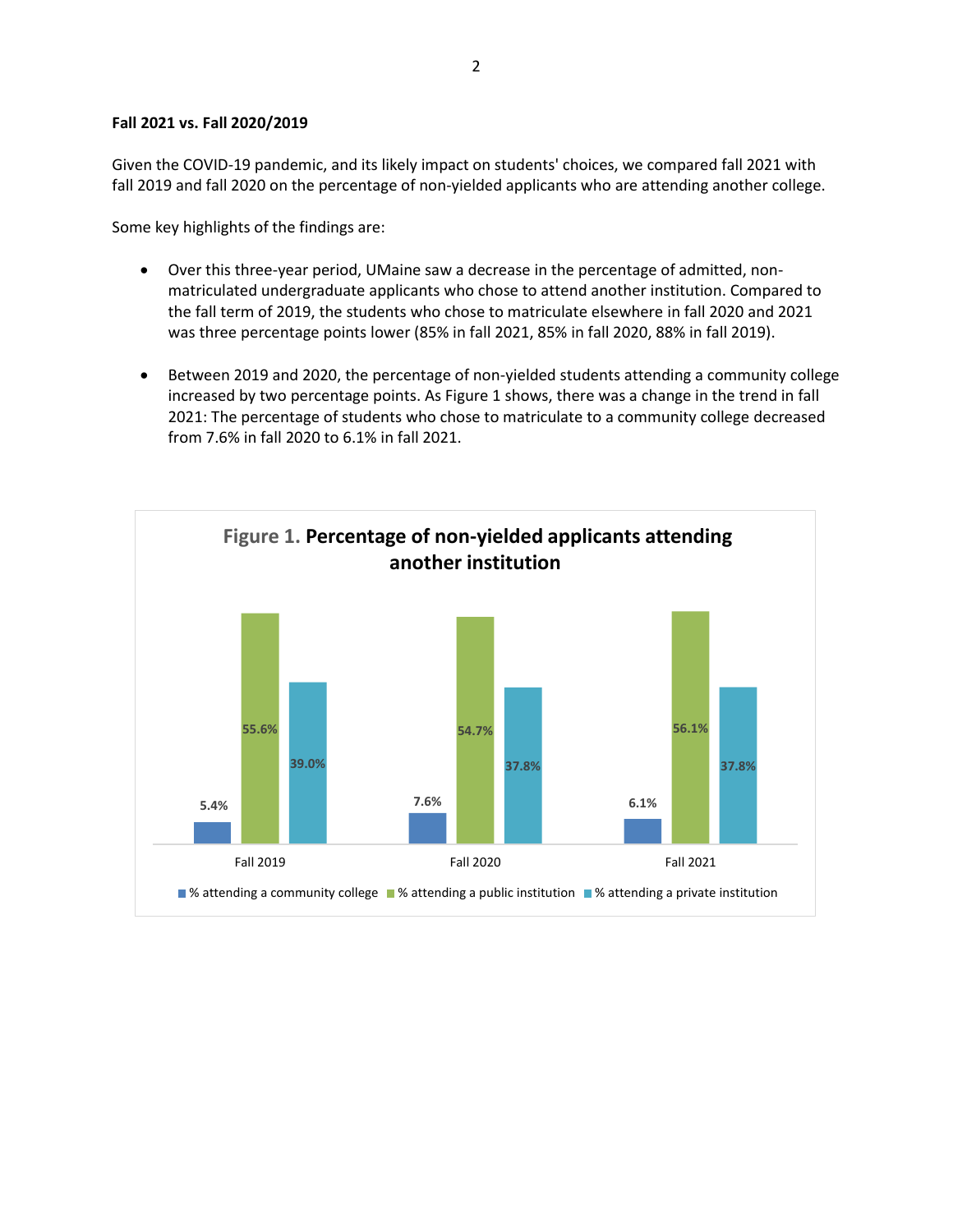As the table below reveals, compared to fall 2019 and fall 2020, we saw a slight increase in students leaving their home state for college. Between fall 2020 and fall 2021, we observe a four percentagepoint increase in Maine students and five percentage-point increase in non-residents leaving their home state.

| , creentage of staachts icaving them nome state for concac |                 |                             |  |  |
|------------------------------------------------------------|-----------------|-----------------------------|--|--|
| Term                                                       | Left Home State | <b>Stayed In Home State</b> |  |  |
| <b>2019 Fall</b>                                           | 50%             | 50%                         |  |  |
| Maine Resident                                             | 45%             | 55%                         |  |  |
| Non-Resident                                               | 52%             | 48%                         |  |  |
| <b>2020 Fall</b>                                           | 48%             | 52%                         |  |  |
| Maine Resident                                             | 41%             | 59%                         |  |  |
| Non-Resident                                               | 50%             | 50%                         |  |  |
| <b>2021 Fall</b>                                           | 52%             | 48%                         |  |  |
| <b>Maine Resident</b>                                      | 45%             | 55%                         |  |  |
| Non-Resident                                               | 55%             | 45%                         |  |  |

 *Percentage of students leaving their home state for college* 

We resume our standard reporting on the next page by showing the top 20 destination schools for all UMaine's admitted-but-non matriculating undergraduate applicants, which capture 36% of the 9,711 students for whom the Clearinghouse reported an enrollment record.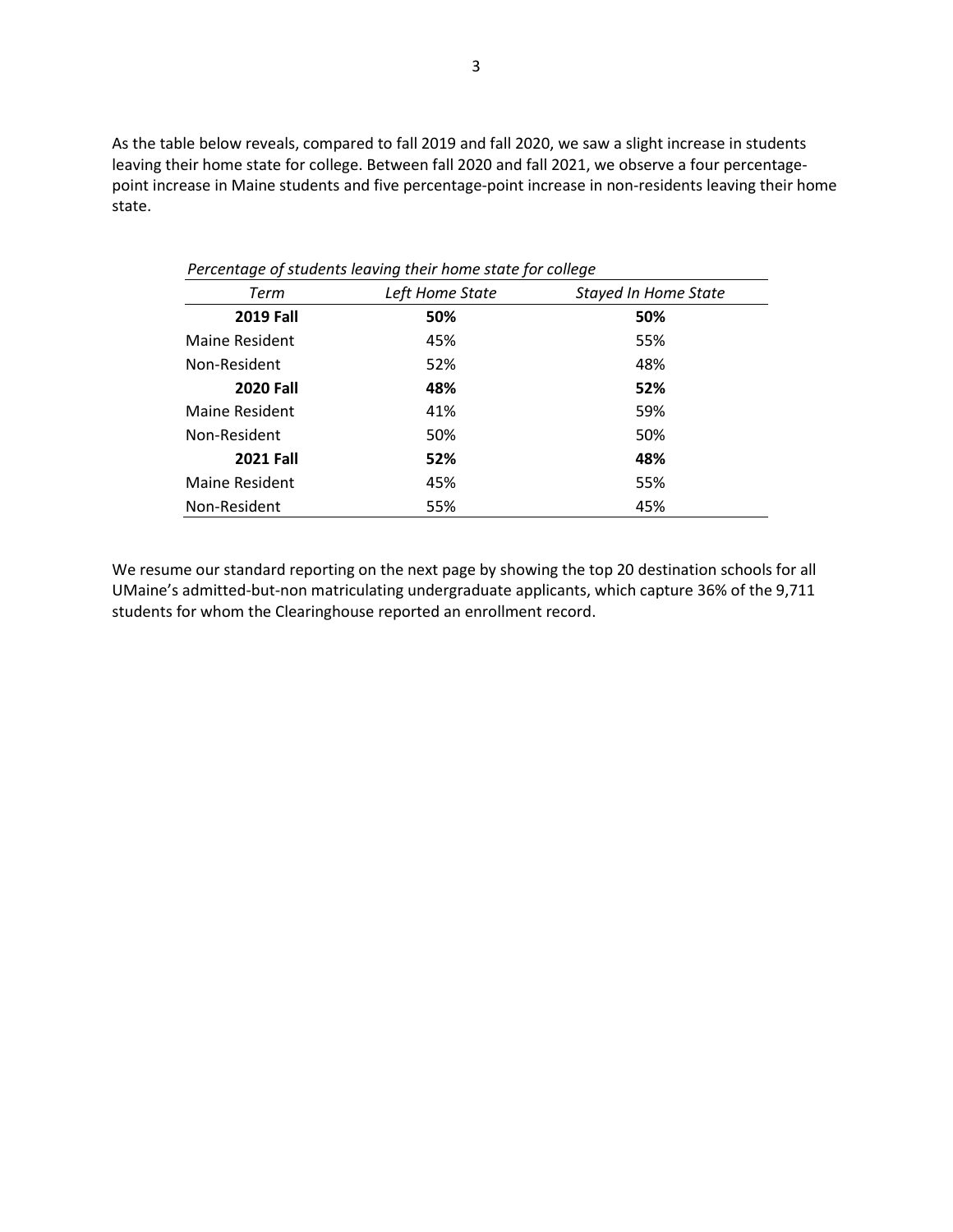### **Fall 2021 Results**

|                                        |          | $%$ of all |
|----------------------------------------|----------|------------|
|                                        | records  |            |
|                                        | reported | records    |
| University of New Hampshire            | 524      | 5.4%       |
| University of Southern Maine           | 401      | 4.1%       |
| University of Vermont                  | 283      | 2.9%       |
| University of Rhode Island             | 281      | 2.9%       |
| University of Massachusetts, Amherst   | 272      | 2.8%       |
| University of Connecticut              | 223      | 2.3%       |
| <b>Husson University</b>               | 214      | 2.2%       |
| University of New England              | 141      | 1.5%       |
| University of Maine at Farmington      | 134      | 1.4%       |
| <b>Plymouth State University</b>       | 128      | 1.3%       |
| University of Massachusetts, Lowell    | 116      | 1.2%       |
| Pennsylvania State University          | 100      | 1.0%       |
| <b>Bridgewater State University</b>    | 95       | 1.0%       |
| <b>Merrimack College</b>               | 92       | 0.9%       |
| University of Massachusetts, Boston    | 83       | 0.9%       |
| <b>Roger Williams University</b>       | 82       | 0.8%       |
| Southern Maine Community College       | 78       | 0.8%       |
| University of Massachusetts, Dartmouth | 73       | 0.8%       |
| <b>Westfield State University</b>      | 73       | 0.8%       |
| Keene State College                    | 71       | 0.7%       |
|                                        | 3,464    | 35.7%      |

### *Top 20 destination schools*

We now turn to a summary of the Clearinghouse results for Maine residents (*n* = 2,217) and then for nonresidents (*n* = 7,494).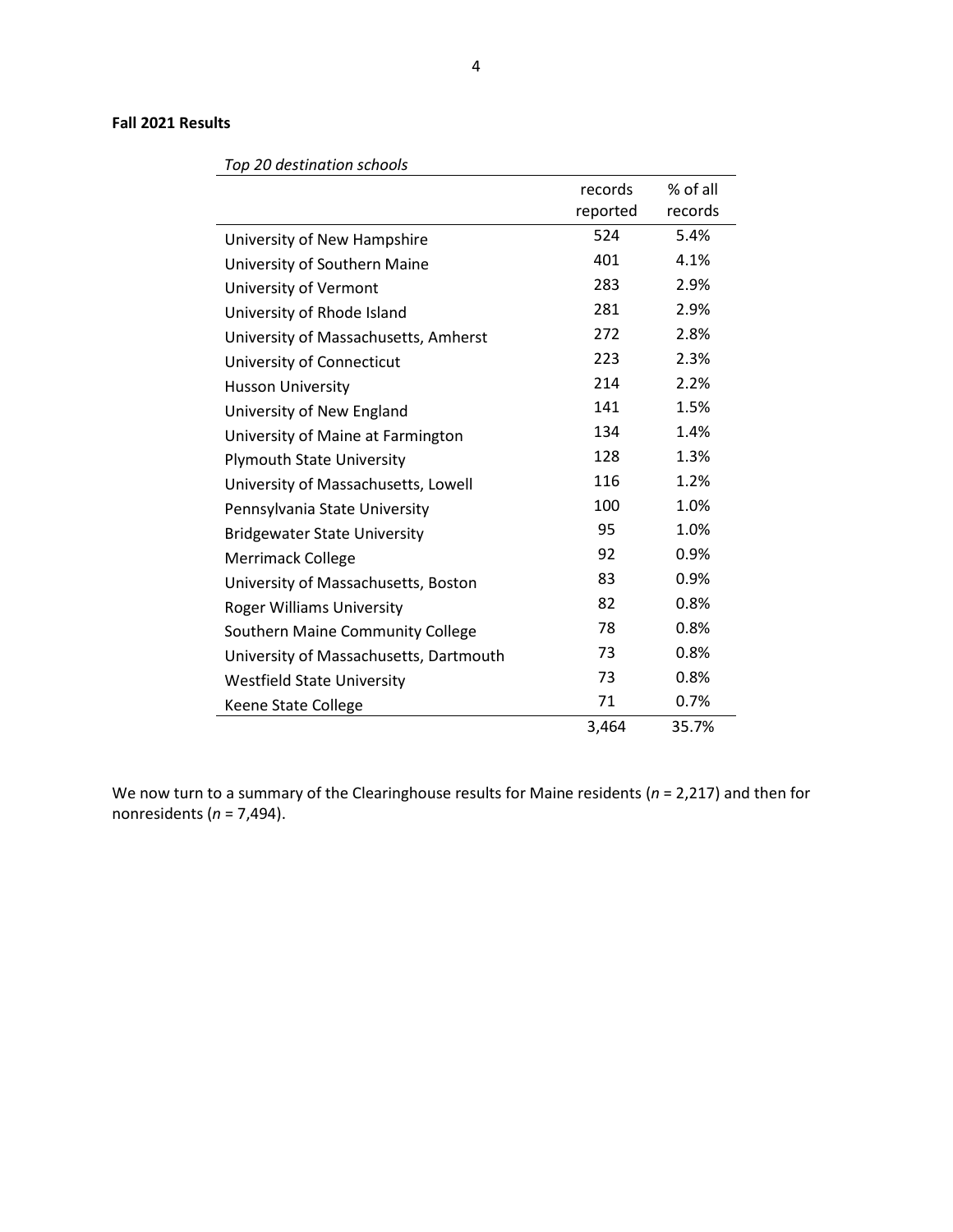The top 20 destination schools for Maine residents appear below. These 20 institutions capture 61% of the 2,217 Maine residents for whom the Clearinghouse reported enrollment.

|                                        | records<br>reported | % of all<br>records |
|----------------------------------------|---------------------|---------------------|
| University of Southern Maine           | 348                 | 15.7%               |
| <b>Husson University</b>               | 194                 | 8.8%                |
| University of Maine at Farmington      | 118                 | 5.3%                |
| Southern Maine Community College       | 71                  | 3.2%                |
| University of New Hampshire            | 71                  | 3.2%                |
| <b>Thomas College</b>                  | 67                  | 3.0%                |
| University of Vermont                  | 58                  | 2.6%                |
| University of Maine at Augusta         | 57                  | 2.6%                |
| Maine Maritime Academy                 | 48                  | 2.2%                |
| Saint Joseph's College of Maine        | 48                  | 2.2%                |
| University of New England              | 48                  | 2.2%                |
| University of Maine at Presque Isle    | 44                  | 2.0%                |
| <b>Eastern Maine Community College</b> | 38                  | 1.7%                |
| <b>Central Maine Community College</b> | 25                  | 1.1%                |
| <b>Plymouth State University</b>       | 23                  | 1.0%                |
| University of Rhode Island             | 19                  | 0.9%                |
| Kennebec Valley Community College      | 18                  | 0.8%                |
| Rochester Institute of Technology      | 18                  | 0.8%                |
| <b>Wheaton College</b>                 | 18                  | 0.8%                |
| <b>York County Community College</b>   | 18                  | 0.8%                |
|                                        | 1,349               | 60.8%               |

*Top 20 destination schools: Maine residents*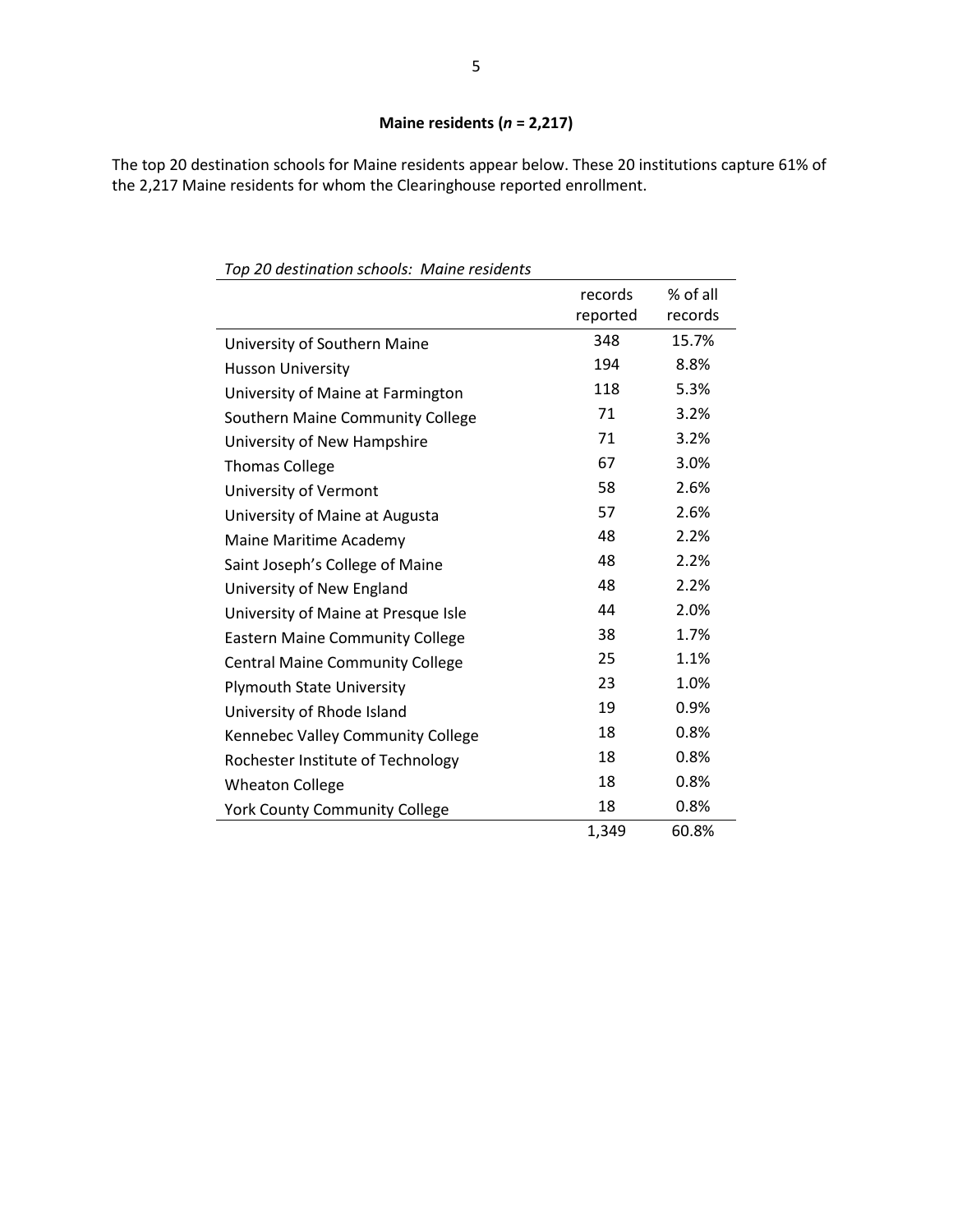Over half (55%) of Maine residents—again, who were admitted at UMaine but enrolled elsewhere stayed in Maine. Over one quarter of all Maine residents attended another UMS school, with USM and UMF predominating:

|                                              |                                                               | breakdown of<br>Maine residents               |  |
|----------------------------------------------|---------------------------------------------------------------|-----------------------------------------------|--|
| attending<br>another UMS<br>campus:<br>26.7% | <b>USM</b><br>UMF<br>UMA<br><b>UMPI</b><br><b>UMFK</b><br>UMM | 15.7%<br>5.3%<br>2.6%<br>2.0%<br>0.6%<br>0.5% |  |

Over one quarter (28.2%) of all Maine residents attended a non-UMS school in Maine, with Husson University and the Maine community colleges accounting for the largest share of these students:

|                                                      | breakdown of<br>Maine residents                                                                                                                                                                           |                                                              |
|------------------------------------------------------|-----------------------------------------------------------------------------------------------------------------------------------------------------------------------------------------------------------|--------------------------------------------------------------|
| attending<br>non-UMS<br>school in<br>Maine:<br>28.2% | Husson University<br>A Maine community college<br><b>Thomas College</b><br>Maine Maritime Academy<br>University of New England<br>Saint Joseph's College<br>Bates, Bowdoin, Colby<br>other non-UMS school | 8.8%<br>7.8%<br>3.0%<br>2.2%<br>2.2%<br>2.2%<br>1.8%<br>0.3% |

7.7% of Maine residents enrolled at one of the other New England land-grant universities:

|                                               |                                                          | breakdown of<br>Maine residents      |  |
|-----------------------------------------------|----------------------------------------------------------|--------------------------------------|--|
| attending<br>another<br><b>NELGU:</b><br>7.7% | UNH<br><b>UVM</b><br>URI<br><b>UMass</b><br><b>UConn</b> | 3.2%<br>2.6%<br>0.9%<br>0.6%<br>0.4% |  |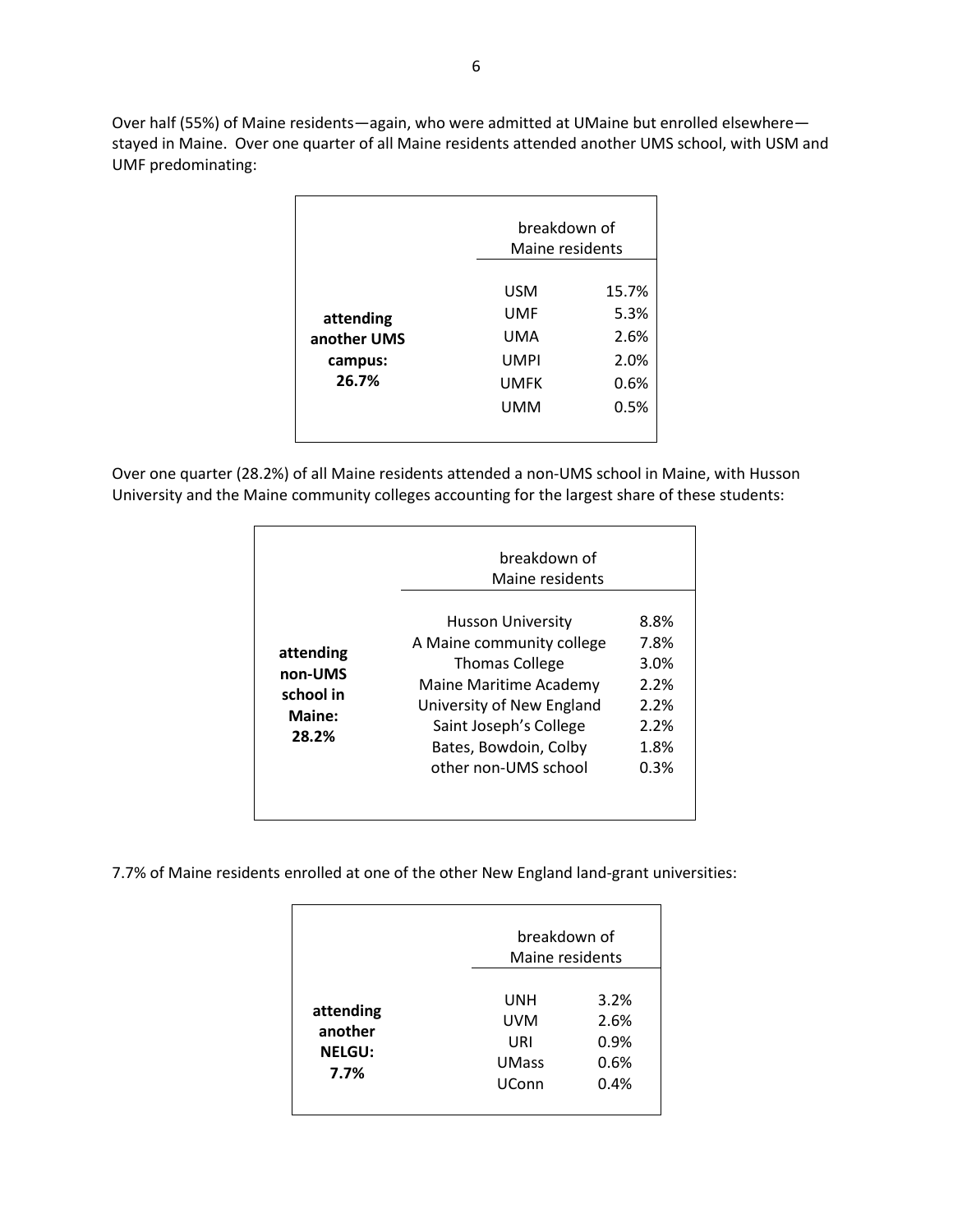# **Nonresidents (***n* **= 7,494)**

The top 20 destination schools for nonresidents appear below, capturing 34.5% of the 7,494 nonresidents for whom the Clearinghouse found an enrollment record.

| rop zo acsimation schools. Trom csiachts |                     |                     |
|------------------------------------------|---------------------|---------------------|
|                                          | records<br>reported | % of all<br>records |
| University of New Hampshire              | 453                 | 6.0%                |
| University of Rhode Island               | 262                 | 3.5%                |
| University of Massachusetts, Amherst     | 259                 | 3.5%                |
| University of Vermont                    | 225                 | 3.0%                |
| University of Connecticut                | 214                 | 2.9%                |
| University of Massachusetts, Lowell      | 113                 | 1.5%                |
| <b>Plymouth State University</b>         | 105                 | 1.4%                |
| Pennsylvania State University            | 95                  | 1.3%                |
| University of New England                | 93                  | 1.2%                |
| <b>Bridgewater State University</b>      | 89                  | 1.2%                |
| <b>Merrimack College</b>                 | 83                  | 1.1%                |
| University of Massachusetts, Boston      | 81                  | 1.1%                |
| <b>Roger Williams University</b>         | 76                  | 1.0%                |
| University of Massachusetts, Dartmouth   | 73                  | 1.0%                |
| <b>Westfield State University</b>        | 73                  | 1.0%                |
| University of Delaware                   | 67                  | 0.9%                |
| Keene State College                      | 65                  | 0.9%                |
| <b>Quinnipiac University</b>             | 57                  | 0.8%                |
| <b>Coastal Carolina University</b>       | 53                  | 0.7%                |
| University of Southern Maine             | 53                  | 0.7%                |
|                                          | 2,589               | 34.5%               |
|                                          |                     |                     |

*Top 20 destination schools: Nonresidents*